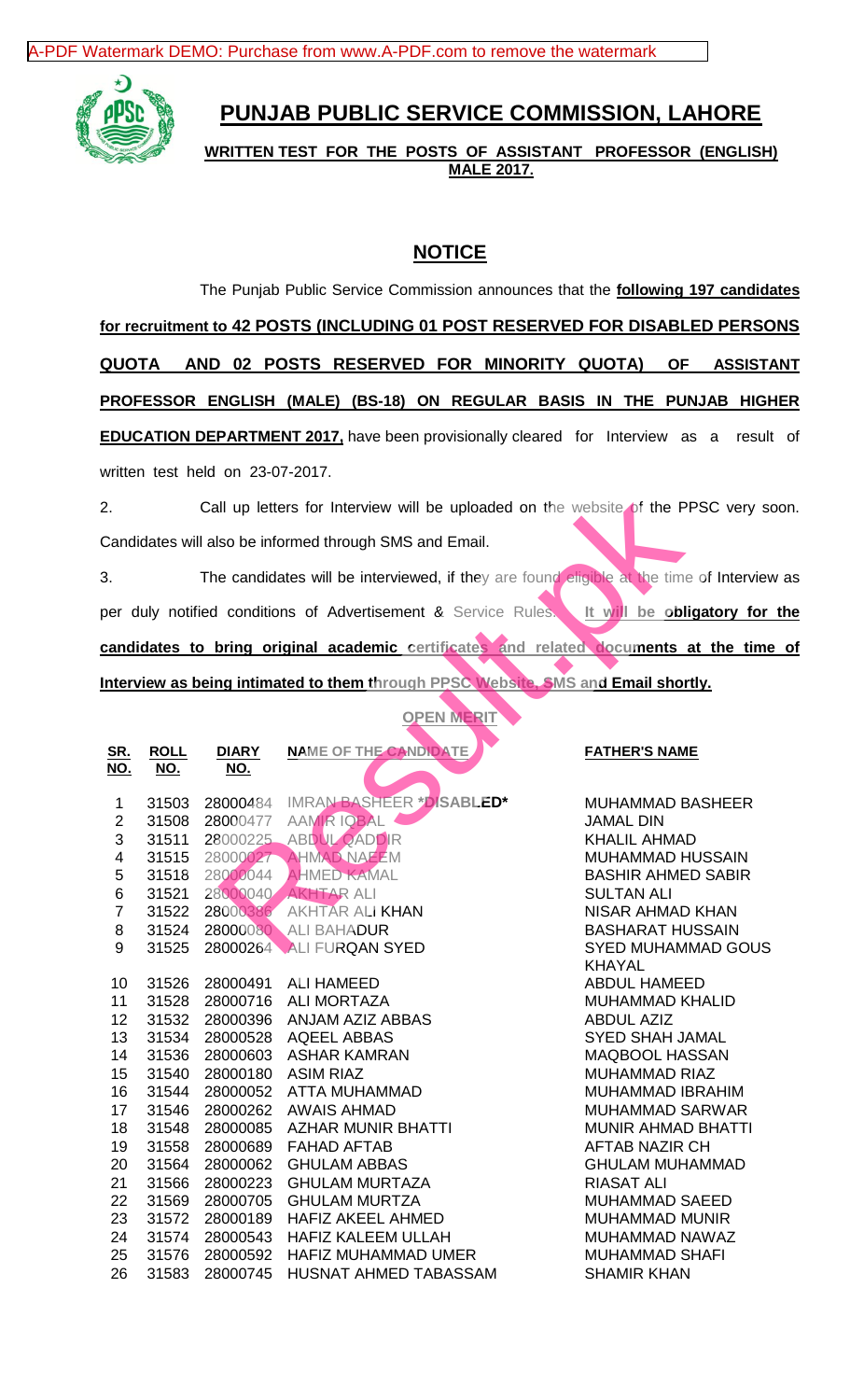| 27       | 31590          | 28000164             | <b>IMRAN IQBAL</b>                      | <b>MUHAMMAD I</b>                |
|----------|----------------|----------------------|-----------------------------------------|----------------------------------|
| 28       | 31600          | 28000131             | <b>KAMRAN ASHRAF</b>                    | <b>MUHAMMAD A</b>                |
| 29       | 31607          | 28000407             | KHAWAJA JAWAD HAIDER                    | <b>KHAWAJA LIA</b>               |
| 30       | 31608          | 28000428             | KHAWAJA MUSTAFA HUSSSAIN                | <b>KHAWAJA INA</b>               |
| 31       | 31612          | 28000765             | <b>LIAQAT ALI MOHSIN</b>                | <b>MUNIR AHMEI</b>               |
| 32       | 31613          | 28000732             | M. ASIF ATIF AHSAN                      | MUHAMMAD A                       |
| 33       | 31619          | 28000289             | <b>MAZHAR UL AMIN</b>                   | <b>MUHAMMAD I</b>                |
|          |                |                      | <b>MOHSIN TUFAIL REHAN</b>              | <b>MUHAMMAD T</b>                |
| 34       | 31626          | 28000675             |                                         |                                  |
| 35       | 31637          | 28000692             | <b>MUHAMMAD ANEES</b>                   | <b>MUHAMMAD I</b>                |
| 36       | 31643          | 28000184             | <b>MUHAMMAD ASIF</b>                    | MUHAMMAD A                       |
| 37       | 31644          | 28000083             | MUHAMMAD ASIF NASEER                    | <b>NASEER AHM</b>                |
| 38       | 31645          | 28000415             | MUHAMMAD AWAIS CH                       | MUHAMMAD A                       |
| 39       | 31649          | 28000571             | MUHAMMAD BOOTA AASI                     | MUHAMMAD A                       |
| 40       | 31653          | 28000667             | MUHAMMAD IKRAM                          | <b>MUHAMMAD E</b>                |
| 41       | 31654          | 28000499             | MUHAMMAD IMRAN                          | <b>ABDUL REHM</b>                |
| 42       | 31659          | 28000586             | MUHAMMAD JAMEEL NASAR                   | <b>ABDUL HAMEI</b>               |
| 43       | 31661          | 28000028             | MUHAMMAD KAMRAN SUFI                    | <b>SUFI MUHAMM</b>               |
| 44       | 31667          | 28000325             | MUHAMMAD NADEEM CHOHAN                  | <b>MUHAMMAD F</b>                |
| 45       | 31668          | 28000403             | MUHAMMAD NAEEM                          | <b>MUHAMMAD H</b>                |
| 46       | 31669          | 28000690             | MUHAMMAD NAEEM UR RAHMAN                | <b>MUHAMMAD S</b>                |
| 47       | 31672          | 28000387             | MUHAMMAD NAWAZ                          | MUHAMMAD A                       |
|          |                |                      |                                         |                                  |
| 48       | 31680          | 28000589             | MUHAMMAD RIZWAN BUTT                    | ZAHOOR AHM                       |
| 49       | 31681          | 28000235             | MUHAMMAD RIZWAN HAIDER                  | <b>GHULAM HAID</b>               |
| 50       | 31684          | 28000248             | MUHAMMAD SALEEM                         | MUHAMMAD S                       |
| 51       | 31686          | 28000139             | MUHAMMAD SALMAN TARIQ                   | RIAZ AHMAD                       |
| 52       | 31692          | 28000082             | <b>MUHAMMAD SHOAIB</b>                  | <b>MUHAMMAD A</b>                |
| 53       | 31693          | 28000623             | MUHAMMAD SOHAIL ZAFAR                   | ZAFAR ALI                        |
| 54       | 31695          | 28000321             | MUHAMMAD TANVEER YOUSAF                 | <b>MUHAMMADY</b>                 |
| 55       | 31697          | 28000401             | <b>MUHAMMAD USMAN</b>                   | MANZOOR AH                       |
| 56       | 31698          | 28000414             | <b>MUHAMMAD USMAN AKHTAR</b>            | <b>MUHAMMAD A</b>                |
| 57       | 31699          | 28000470             | <b>MUHAMMAD WAQAS KHAN</b>              | <b>MUNAWAR AL</b>                |
| 58       | 31705          | 28000573             | <b>MUHAMMAD YOUNAS</b>                  | NOOR MUHAN                       |
| 59       | 31708          | 28000391             | <b>MUHAMMAD ZIA</b>                     | <b>MUHAMMAD L</b>                |
| 60       | 31710          | 28000756             | <b>NADEEM AYAZ</b>                      | <b>MUHAMMAS N</b>                |
|          |                |                      |                                         |                                  |
| 61       |                |                      | 31719 28000435 NAVEED AKHTER HUSSAIN    | <b>MUKHTAR AH</b>                |
| 62       | 31723          | 28000606             | NAVEED BERNARD SHAW NON-                | <b>MANZOOR SA</b>                |
|          |                |                      | <b>MUSLIM</b>                           |                                  |
| 63       | 31724          | 28000245             | <b>NOOR MUHAMMAD</b>                    | <b>AMEER KHAN</b>                |
| 64       | 31725          | 28000722             | NUSRAT ALIZ                             | <b>BARKAT ALI</b>                |
| 65       | 31728          | 28000165             | QAISAR WAHEED                           | <b>ABDUL WAHE</b>                |
| 66       | 31729          |                      | 28000317 RAFAQAT ALI                    | <b>IBRAR HUSSA</b>               |
| 67       | 31733          |                      | 28000239 RASHID JOBAL                   | <b>MUHAMMAD I</b>                |
| 68       | 31735          |                      | 28000181 RASHID MASOOD SADIQ            | <b>MUHAMMAD S</b>                |
| 69       | 31742          | 28000385             | <b>SAGIR AHMAD</b>                      | <b>BARKAT ALI</b>                |
| 70       | 31743          | 28000323             | <b>SAJAD AMIN</b>                       | <b>KHUSHI MUHA</b>               |
| 71       | 31747          |                      | 28000598 SALMAN ATTIQ                   | <b>ATTIQ U REHN</b>              |
| 72       | 31751          | 28000163             | SARFRAZ SHAHZAD                         | MUHAMMAD A                       |
| 73       |                |                      |                                         |                                  |
| 74       |                |                      |                                         |                                  |
|          | 31754          |                      | 28000787 SHAFAQAT ALI                   | <b>MUHAMMAD F</b>                |
|          | 31766          |                      | 28000406 SHAMAS-DIN                     | MUHAMMAD-I                       |
| 75       | 31767          | 28000758             | SHARJEEL KAMRAN                         | <b>AMIN SHAH</b>                 |
| 76       | 31769          | 28000783             | SHIRAZ AHMED                            | MUHAMMAD A                       |
| 77       | 31770          | 28000436             | SOHAIL ALTAF SHAHID                     | <b>ALTAF HUSSA</b>               |
| 78       | 31775          | 28000519             | SYED MUHAMMAD HASSAN NAQVI              | <b>SYED MUNIR I</b>              |
| 79       | 31784          | 28000774             | <b>TARIQ USMAN</b>                      | <b>NAZEER HUSS</b>               |
| 80       | 31786          | 28000558             | <b>UMAR DRAZ</b>                        | MUHAMMAD A                       |
| 81       | 31787          | 28000244             | UMAR HAYAT                              | <b>SAIF ULLAH</b>                |
| 82       | 31795          | 28000780             | ZAHEER ABBAS GILL                       | RIAZ AHMED (                     |
|          |                |                      | 28000255 ZAHEER AHMAD                   | <b>SAGHIR AHMA</b>               |
| 83       | 31796          |                      | ZIA UR REHMAN                           |                                  |
| 84       | 31800          | 28000486             |                                         | <b>JAMAL DIN</b>                 |
| 85       | 31802          | 28000043             | <b>JUNAID MAHMUD * DISABLED*</b>        | <b>SULTAN MAHI</b>               |
| 86       | 31807          | 28000011             | <b>ADNAN ASHRAF</b>                     | CH. MUHAMM.                      |
| 87       | 31811          | 28000781             | <b>ALI SHAHAB</b>                       | SHAHAB UD D                      |
| 88       | 31819          | 28000077             | AZIZ ULLAH KHAN                         | <b>GHULAM ABB</b>                |
| 89       | 31821          | 28000156             | <b>FAISAL SOHAIL</b>                    | <b>MUHAMMAD I</b>                |
| 90       | 31829          | 28000301             | HAMID MUKHTAR KHAN                      | <b>MUHAMMAD S</b>                |
| 91<br>92 | 31833<br>31834 | 28000518<br>28000227 | <b>IRFAN AFZAL</b><br><b>KHURAM DAD</b> | AFZAL UL HAO<br><b>KHUDA DAD</b> |

MUHAMMAD IQBAL MUHAMMAD ASHRAF KHAWAJA LIAQUAT ALI HAIDER KHAWAJA INAYAT HUSSSAIN MUNIR AHMED MUHAMMAD AHSAN MUHAMMAD ISHAQ MUHAMMAD TUFAIL MUHAMMAD IDREES MUHAMMAD AKRAM NASEER AHMED MUHAMMAD AKRAM CH MUHAMMAD ASLAM MUHAMMAD BASHIR ABDUL REHMAN ABDUL HAMEED SUFI MUHAMMAD AZAM MUHAMMAD HANEEF MUHAMMAD HANIF MUHAMMAD SALEEM MUHAMMAD AMIN ZAHOOR AHMAD BUTT **GHULAM HAIDER** MUHAMMAD SIDDIQE RIAZ AHMAD **MUHAMMAD ABBAS** ZAFAR ALI MUHAMMAD YOUSAF MANZOOR AHMAD MUHAMMAD AKHTAR **MUNAWAR ALI KHAN** NOOR MUHAMMAD MUHAMMAD LATEEF **60 31710 31710 281710 281710 281710 281710 281710 281710 281710 281710 281710 281710 281710 281710 281710 2817 MUKHTAR AHMAD** MANZOOR SARDAR AMEER KHAN **BARKAT ALI** ABDUL WAHEED **IBRAR HUSSAIN** MUHAMMAD IQBAL BHATTI MUHAMMAD SADIQ **BARKAT ALI** KHUSHI MUHAMMAD ATTIQ U REHMAN MUHAMMAD AZAD JAVED MUHAMMAD RASHID MUHAMMAD-DIN AMIN SHAH MUHAMMAD ASHRAF ALTAF HUSSAIN SYED MUNIR HUSSAIN NAQVI NAZEER HUSSAIN MUHAMMAD ASHRAF **SAIF ULLAH RIAZ AHMED GILL** SAGHIR AHMAD **JAMAL DIN**  $SULTAN$  MAHMUD CH CH. MUHAMMAD ASHRAF SHAHAB UD DIN **GHULAM ABBAS KHAN** MUHAMMAD INAYAT MUHAMMAD SAEED KHAN AFZAL UL HAQ KHUDA DAD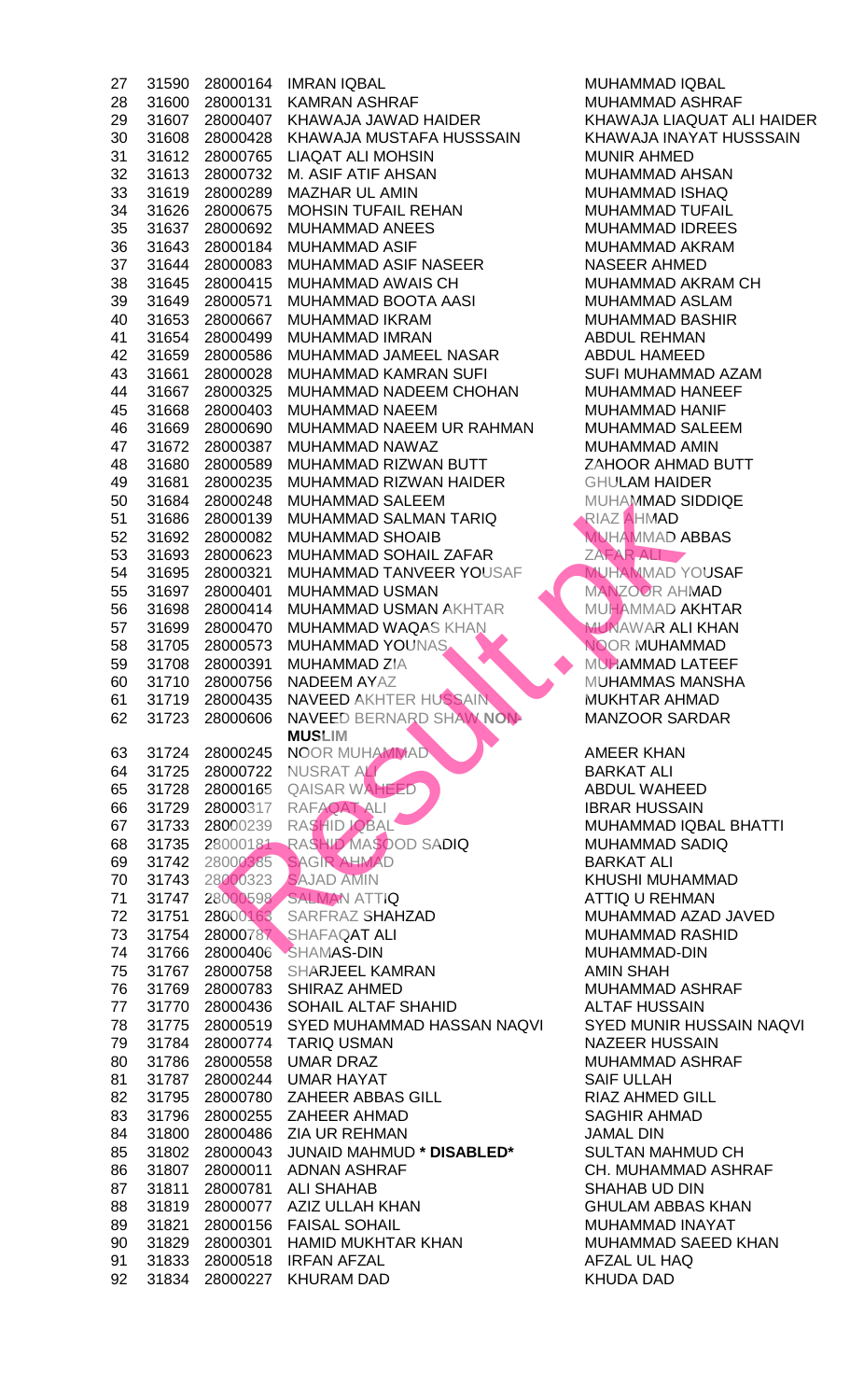|            | 31836          | 28000799             | KHURRAM HAMMAD SIDDIQUI                          | MUHAMMAD A                      |
|------------|----------------|----------------------|--------------------------------------------------|---------------------------------|
| 94         | 31838          | 28000261             | MEHMOOD UL HASSAN                                | <b>MANZOOR HU</b>               |
| 95         | 31839          | 28000036             | <b>MUBASHAR ALTAF</b>                            | <b>ALTAF HUSSA</b>              |
| 96         | 31846          | 28000024             | <b>MUHAMMAD ASIF GUL</b>                         | <b>GUL KHAN KH</b>              |
| 97         | 31848          | 28000293             | MUHAMMAD IBRAHIM                                 | MUHAMMAD A                      |
| 98         | 31849          | 28000548             | <b>MUHAMMAD IDREES</b>                           | RAJA MUHAM                      |
| 99         | 31851          | 28000046             | MUHAMMAD IMRAN HAIDER                            | <b>MUHAMMAD 2</b>               |
| 100        | 31852          | 28000759             | MUHAMMAD ISMAIL ABBASI                           | <b>AMANAT KHAI</b>              |
| 101        | 31854          | 28000141             | MUHAMMAD MUBASHAR NAWAZ                          | <b>MUHAMMAD N</b>               |
| 102        | 31858          | 28000537             | MUHAMMAD SAJID IQBAL                             | <b>MUHAMMAD I</b>               |
| 103        | 31870          | 28000078             | <b>NASAR MEHMOOD</b>                             | <b>MUHAMMAD Z</b>               |
| 104        | 31874          | 28000377             | NOSHAD JAVED                                     | MUHAMMAD A                      |
| 105        | 31880          | 28000597             | <b>SAJID ULLAH KHAN</b>                          | <b>FAIZ ULLAH K</b>             |
| 106        | 31895          |                      | 28000327 TAHIR ZAHOOR MIRZA                      | <b>ZAHOOR HUS</b>               |
| 107        | 31898          |                      | 28000642 UMAR SHEHZAD                            | MUHAMMAD A                      |
| 108        | 31911          |                      | 28000010 ABDUL RAOUF * DISABLED*                 | <b>RASHEED AHI</b>              |
| 109        | 31918          |                      | 28000404 ABID MUNEER                             | <b>BADDAR MUN</b>               |
| 110        | 31919          |                      | 28000138 ADEEL AHMAD                             | <b>AQEEL AHMAI</b>              |
| 111        | 31920          |                      | 28000334 AHMAD ALI SABIR                         | <b>MEHER DIN G</b>              |
| 112        | 31928          |                      | 28000109 AMIR KAREEM                             | <b>KARIM BUKHS</b>              |
| 113        | 31930          | 28000752             | <b>ASHFAQ AHMAD</b>                              | <b>SARFRAZ AHN</b>              |
| 114        | 31931          | 28000544             | <b>ASLAM BAIG</b>                                | <b>HAJI AHMAD</b>               |
| 115        | 31934          | 28000538             | <b>BABAR HASSAN</b>                              | <b>SYED HASSAN</b>              |
| 116        | 31952          | 28000588             | MANZOOR AHMAD LAKHANI                            | <b>MUHAMMAD N</b>               |
| 117        | 31966          | 28000358             | MUHAMMAD BILAL MUSTAFA                           | <b>GHULAM MUS</b>               |
| 118        | 31969          | 28000241             | MUHAMMAD HABIB UR REHMAN                         | <b>ABDUL REHM</b>               |
| 119        | 31972          | 28000563             | MUHAMMAD IMRAN AFZAL                             | MUHAMMAD A                      |
| 120        | 31985          | 28000507             | MUHAMMAD NAUMAN FAISAL                           | NAZIR AHMED                     |
| 121        | 31986          | 28000439             | MUHAMMAD NAWAZ ZAFAR                             | <b>MUHAMMAD Z</b>               |
| 122        | 31990          | 28000324             | MUHAMMAD RIZWAN                                  | <b>HAFIZ MUHAN</b>              |
| 123        | 31998          | 28000153             | MUHAMMAD SHAHID                                  | <b>MAHBOOB HU</b>               |
| 124        | 32027          | 28000663             | <b>SHAHID IQBAL</b>                              | <b>CHARAGH DIN</b>              |
| 125        | 32028          |                      | 28000446 SHAUKAT ALI                             | <b>MUHAMMAD C</b>               |
| 126        | 32029          |                      | 28000208 SHAUKAT HAYAT                           | <b>ABDUL UR RE</b>              |
| 127        |                |                      | 32032 28000355 SYED KHIZAR ABBAS BUKHARI         | <b>SYED MAZHAI</b>              |
|            |                |                      |                                                  | <b>BUKHARI</b>                  |
| 128        | 32038          |                      | 28000128 TANVEER BAIG                            | <b>FAZAL UR REI</b>             |
| 129        | 32041          |                      |                                                  |                                 |
|            |                |                      |                                                  |                                 |
|            |                | 28000056             | <b>ZEESHAN SAFDAR</b>                            | <b>MUHAMMAD S</b>               |
|            |                |                      |                                                  | <b>KHAN</b>                     |
| 130        | 32054          | 28000520             | <b>ABID RAZA</b>                                 | <b>INAM ALI</b>                 |
| 131        | 32072          | 28000127             | <b>MUHAMMAD ABID</b>                             | <b>MUHAMMAD N</b>               |
| 132        | 32076          | 28000696             | MUHAMMAD AKRAM                                   | <b>MUHAMMAD F</b>               |
| 133        | 32079          |                      | 28000296 MUHAMMAD ASIF                           | <b>MUHAMMAD N</b>               |
| 134        | 32089          | 28000154             | MUHAMMAD KHALID ABBASI                           | MUHAMMAD A                      |
| 135        | 32093          | 28000476             | <b>MUHAMMAD NASIR</b>                            | <b>MUHAMMAD F</b>               |
| 136        | 32094          |                      | 28000132 MUHAMMAD QAISAR JAMIL DANISH            | MUHAMMAD J                      |
| 137        | 32095          |                      | 28000412 MUHAMMAD RASHID                         | <b>MUHAMMAD S</b>               |
| 138        | 32096          |                      | 28000063 MUHAMMAD RIAZ                           | <b>GHULAM NAB</b>               |
| 139        | 32107          | 28000194             | <b>MUHAMMAD ZAHID</b>                            | <b>ALLAH BAKHS</b>              |
| 140        | 32109          | 28000395             | MUMTAZ HUSSAIN                                   | <b>SAEED AHMAI</b>              |
| 141        | 32112          | 28000300             | RANA IQTADAR AHMED                               | RANA SARFR/                     |
| 142        | 32143          | 28000725             | ABDUL HAMEED ZAHID                               | <b>GHULAM FARI</b>              |
| 143        | 32145          | 28000302             | ABDUL SATTAR JAKHAR                              | <b>MALIK JALAL</b>              |
| 144        | 32168          |                      | 28000020 ZAHID HUSSAIN                           | <b>ABDUL RAZZA</b>              |
| 145        | 32177          |                      | 28000172 ALI RAZA FAHAD                          | AKBAR ALI                       |
| 146        | 32180          | 28000595             | <b>ASIM ALEEM</b>                                | <b>ALEEM AKBAF</b>              |
| 147        | 32182          | 28000033             | <b>BABAR ABBAS</b>                               | <b>MUHAMMAD S</b>               |
| 148        | 32186          |                      | 28000399 FIAZ AHMED ZIA                          | <b>BASHIR AMHE</b>              |
| 149        | 32193          | 28000541             | <b>IRFAN HUSSAIN</b>                             | <b>QURBAN HUS</b>               |
| 150        | 32201          | 28000055             | MUHAMMAD AMJAD                                   | <b>MUHAMMAD S</b>               |
| 151        | 32204          | 28000188             | MUHAMMAD FAROOQ                                  | <b>ABDUL RAZZA</b>              |
| 152        | 32205          | 28000614             | <b>MUHAMMAD FRAZ</b>                             | MUHAMMAD A                      |
| 153        | 32210          | 28000003             | MUHAMMAD IMRAN MUNIR                             | <b>MUNIR AHMAI</b>              |
| 154        | 32214          | 28000341             | MUHAMMAD MAMRAIZ ARSHAD                          | MUHAMMAD A                      |
| 155        | 32216          | 28000150             | MUHAMMAD MAZHAR MUSHTAQ                          | <b>MUHAMMAD N</b>               |
| 156<br>157 | 32218<br>32224 | 28000279<br>28000234 | MUHAMMAD NAUMAN ASLAM<br>MUHAMMAD SHAFIQUE ANJUM | MUHAMMAD A<br><b>NOOR MUHAN</b> |

MUHAMMAD AKRAM SIDDIQUI MANZOOR HUSSAIN ALTAF HUSSAIN **GUL KHAN KHATTAK** MUHAMMAD ASGHAR HUSSAIN RAJA MUHAMMAD AJAIB MUHAMMAD ZAFAR ARSHAD AMANAT KHAN MUHAMMAD NAWAZ MUHAMMAD IQBAL MUHAMMAD ZULFIQAR MUHAMMAD ASLAM JAVED FAIZ ULLAH KHAN **ZAHOOR HUSSAIN** MUHAMMAD ASHRAF  $R$ ASHEED AHMAD BADDAR MUNEER AQEEL AHMAD KHAN **MEHER DIN GHORI** KARIM BUKHSH PITAFI SARFRAZ AHMAD HAJI AHMAD SYED HASSAN MEHMOOD SHAH MUHAMMAD NAWAZ **GHULAM MUSTAFA** ABDUL REHMAN MUHAMMAD AFZAL NAZIR AHMED MUHAMMAD ZAFAR IQBAL HAFIZ MUHAMMAD IRSHAD **MAHBOOB HUSSAIN** CHARAGH DIN MUHAMMAD QURAISH ABDUL UR REHMAN SYED MAZHAR HUSSAIN BUKHARI FAZAL UR REHMAN MUHAMMAD SAFDAR MAHMOOD KHAN **INAM ALI** MUHAMMAD MUNIR MUHAMMAD RAFIQ MUHAMMAD MURAD MUHAMMAD ASLAM ABBASI MUHAMMAD RAMZAN 136 32094 28000132 MUHAMMAD QAISAR JAMIL DANISH MUHAMMAD JAMIL MUHAMMAD SHARIF(LATE) **GHULAM NABI** ALLAH BAKHSH SAEED AHMAD RANA SARFRAZ AHMED **GHULAM FARID KHAN** MALIK JALAL AHMAD ABDUL RAZZAQ AKBAR ALI ALEEM AKBAR KHAN MUHAMMAD SHARIF BASHIR AMHED QURBAN HUSSAIN MUHAMMAD SHARIF ABDUL RAZZAQ MUHAMMAD ASHRAF MUNIR AHMAD MUHAMMAD ARSHAD MUHAMMAD MUSHTAQ HUSSAIN MUHAMMAD ASLAM NOOR MUHAMMAD